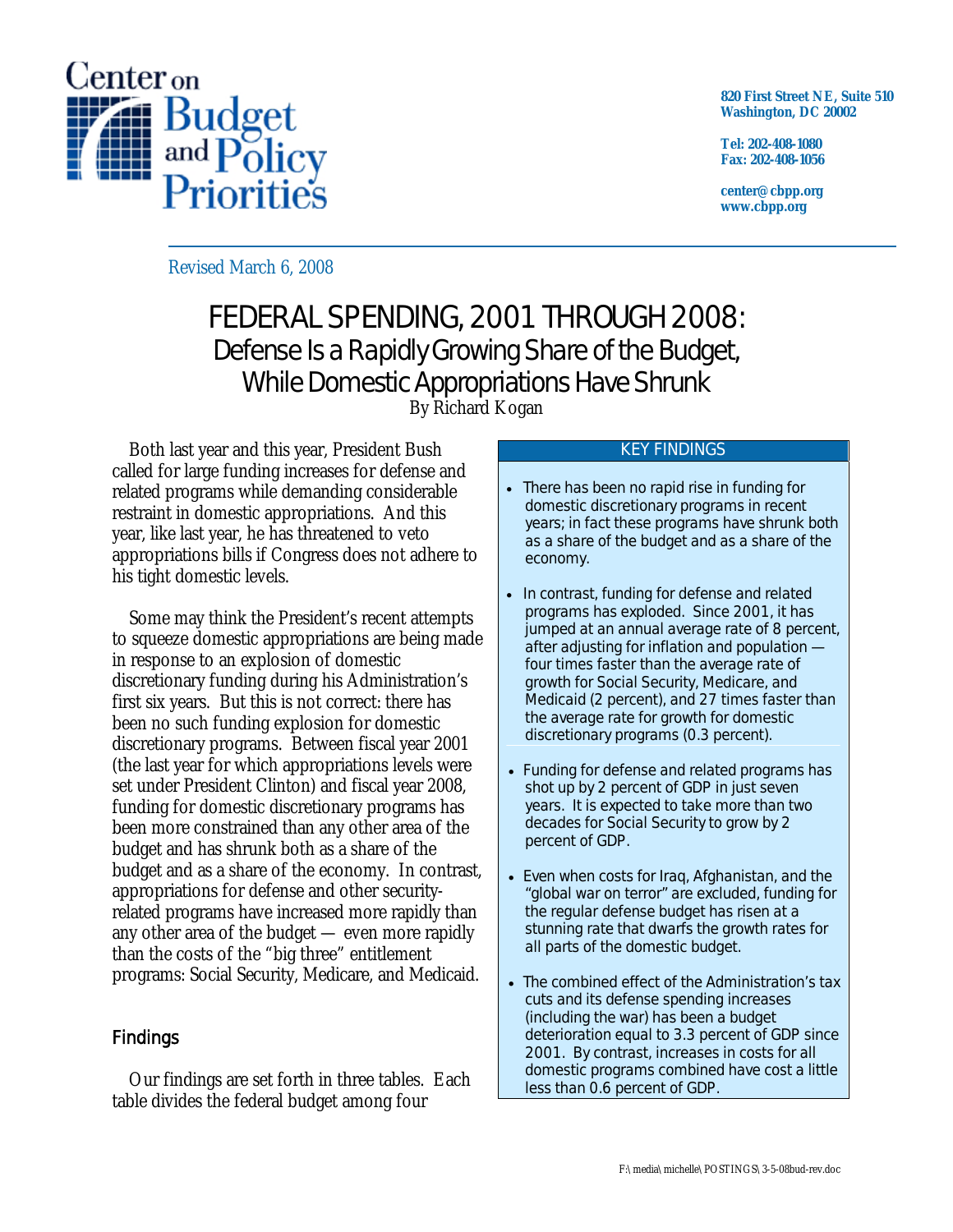program areas: 1) defense, veterans, homeland security, and international affairs (i.e., defense and security programs); 2) the "big three" entitlement programs: Social Security, Medicare, and Medicaid; 3) all other mandatory or entitlement spending; and 4) domestic non-entitlement, or "discretionary," programs. Net interest is not included in the totals because it is not a program area by itself and its costs depend entirely on cumulative debt over the last two centuries. (See the Appendix for a description of the accounting used in this analysis.)

| Table 1:<br><b>Domestic Discretionary Funding</b><br><b>Is a Shrinking Share of Total Program Costs</b>                                                                                                                                                                                                                              |             |       |               |  |  |  |
|--------------------------------------------------------------------------------------------------------------------------------------------------------------------------------------------------------------------------------------------------------------------------------------------------------------------------------------|-------------|-------|---------------|--|--|--|
| <b>Share of Total</b>                                                                                                                                                                                                                                                                                                                | <b>2001</b> | 2008  | <b>Change</b> |  |  |  |
| Defense & security                                                                                                                                                                                                                                                                                                                   | 21.7%       | 29.2% | $+7.5%$       |  |  |  |
| Social Security, Medicare/caid                                                                                                                                                                                                                                                                                                       | 45.9%       | 43.5% | $-2.4\%$      |  |  |  |
| Other mandatory programs                                                                                                                                                                                                                                                                                                             | 14.0%       | 12.5% | $-1.4%$       |  |  |  |
| <b>Domestic discretionary</b>                                                                                                                                                                                                                                                                                                        | 18.4%       | 14.7% | $-3.7%$       |  |  |  |
| Total program costs                                                                                                                                                                                                                                                                                                                  | 100%        | 100%  | $0.0\%$       |  |  |  |
| Notes: Figures may not add due to rounding. The defense/security<br>figures also include veterans, homeland security, and international<br>affairs. Medicare is net of premiums. Figures for 2008 are CBO's<br>January estimate plus supplemental discretionary funding requested by<br>President Bush. Totals exclude net interest. |             |       |               |  |  |  |

 Table 1 divides the budget pie into its four components (except interest) and shows each area *as a share of the total*. The table reveals that defense and related programs have grown from less than 22 percent of the non-interest budget to more than 29 percent in just seven years. All other areas are now a smaller share of the budget. The most significant reduction occurred among domestic discretionary programs, which shrank from 18.4 percent of the budget to 14.7 percent.

 Table 2 compares the *growth rates* of the four areas of the budget. All areas of the budget cost more now than they did in 2001, as the table shows. Yet in assessing growth rates, it is always better to adjust for inflation. It is often useful to adjust for population growth as well. The latter adjustment reveals whether *per-person* benefit levels are rising or falling. Even for programs that do not provide cash or in-kind benefits, adjusting for a growing population reveals the extent to which an

**Table 2: Domestic Discretionary Funding Has Been Growing More Slowly Than Any Other Set of Programs**  (Average annual rate of growth, from 2001 through 2008)

| . .                            |         |      |                    |
|--------------------------------|---------|------|--------------------|
|                                | nominal | real | real per<br>person |
| Defense & security             | 12.0%   | 9.1% | 8.1%               |
| Social Security, Medicare/caid | 6.5%    | 3.8% | 2.8%               |
| Other mandatory programs       | 5.7%    | 3.0% | 2.0%               |
| <b>Domestic discretionary</b>  | 4.0%    | 1.3% | 0.3%               |
| Average, all program costs     | 7.3%    | 4.6% | 3.6%               |
| See Notes, Table 1.            |         |      |                    |

apparently growing cost is actually spread among more people. This table therefore shows: a) the nominal or unadjusted average annual growth rates of the four program areas; b) the growth rates adjusted for inflation; and c) the growth rates adjusted for both inflation and population. We find that:

- Defense and related programs have grown far faster than any other area of the budget, while domestic discretionary programs have grown at the slowest rates.
- Taking inflation and population into account, the defense/security category has grown 27 times as rapidly as domestic discretionary programs.
- The defense/security category also has grown four times as rapidly as all domestic programs combined — a category that includes Social Security, Medicare, Medicaid, the other entitlements, and the domestic discretionary programs.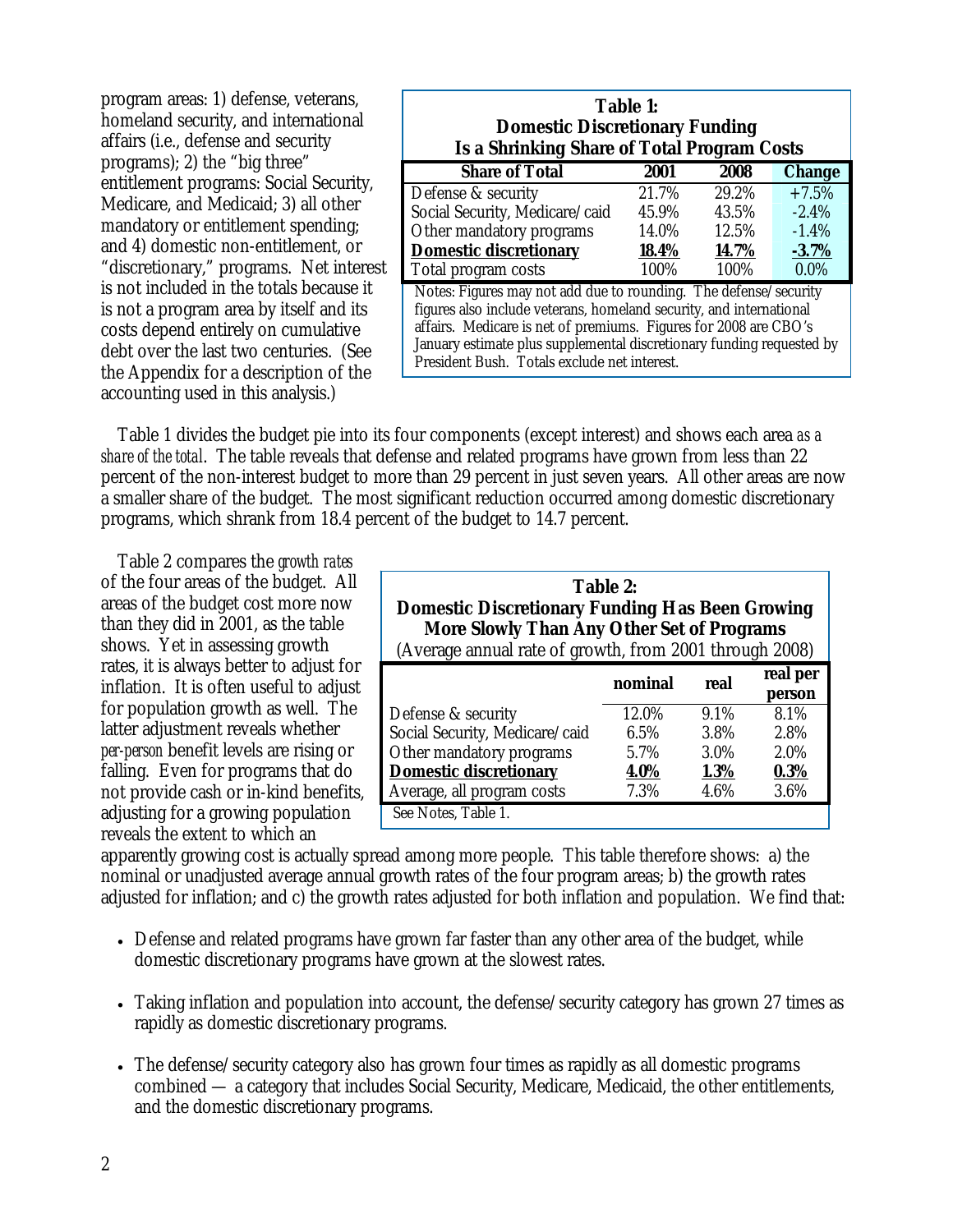#### **What Are the Major Domestic Discretionary Programs?**

 The largest domestic discretionary programs (in order of size) are: education, highways and other ground transportation, housing assistance, biomedical research, federal law enforcement, public health services, air traffic and related transportation, and space flight.

 Table 3 shows the four areas of the budget as a share of the economy — i.e., as a percentage of Gross Domestic Product, which is the broadest measure of the size of the economy. This measure is the best way to determine the *affordability* of various programs. Absent any changes in tax law, revenues generally grow at about the same rate as the economy (or slightly faster). Therefore, if programs also

are growing only as fast as the economy — i.e., staying constant as a share of GDP — their growth does not put any upward pressure on revenues.

 As Table 3 shows, while noninterest expenditures *as a whole* have grown noticeably faster than the economy, domestic discretionary programs have grown more slowly than the economy (and thus have shrunk as a share of GDP). From

 $\overline{a}$ 

| <b>Table 3:</b><br><b>Domestic Discretionary Funding is a Shrinking</b><br>Percentage of the Economy (% of GDP) |       |         |               |  |  |
|-----------------------------------------------------------------------------------------------------------------|-------|---------|---------------|--|--|
|                                                                                                                 | 2001  | 2008    | <b>Change</b> |  |  |
| Defense & security                                                                                              | 3.6%  | 5.6%    | $+2.0\%$      |  |  |
| Social Security, Medicare/caid                                                                                  | 7.7%  | 8.4%    | $+0.7\%$      |  |  |
| Other mandatory programs                                                                                        | 2.3%  | $2.4\%$ | $+0.1%$       |  |  |
| <b>Domestic discretionary</b>                                                                                   | 3.1%  | 2.8%    | $-0.2%$       |  |  |
| Total program costs                                                                                             | 16.7% | 19.3%   | $+2.6%$       |  |  |
| Addendum, revenues                                                                                              | 19.8% | 18.5%   | $-1.3\%$      |  |  |
| See Notes, Table 1.                                                                                             |       |         |               |  |  |

this perspective, domestic discretionary programs have not contributed to the return of deficits.

 In contrast, funding for defense and related programs has been growing at an extraordinary rate. Funding for these programs has shot up by *2 percent of GDP in just seven years*. To put this in perspective, it is expected to take more than two decades, from 2010 to the mid-2030s, for Social Security to grow by two percent of GDP.

#### The Combined Effect of Tax Cuts and Increases in the Defense Budget

 Table 3 also shows that revenues have fallen by 1.3 percent of GDP between 2001 and 2008. This is primarily a result of the enactment of large tax cuts in 2001 and 2003.<sup>1</sup>

 In combination, the tax cuts and the increases in defense and security-related costs have caused the budget to deteriorate by 3.3 percent of GDP between 2001 and 2008.<sup>2</sup> By contrast, the changes over the same period in *all* domestic programs combined — including Social Security, Medicare, and Medicaid — have cost a little less than 0.6 percent of GDP.

#### Tremendous Increases in Parts of the Defense Budget Unrelated to Iraq and Afghanistan

<sup>&</sup>lt;sup>1</sup> The tax cuts enacted in 2001 and 2003 actually are more costly than this. The 2001 base reflects the cost of some of the tax cuts. In addition, some of the tax cuts are still phasing in and are not yet fully in effect.

<sup>&</sup>lt;sup>2</sup> This figure is an understatement in that it counts only the direct costs of these policies; it excludes the higher debt and consequent higher interest payments that have been generated by the tax cuts and the increased defense funding.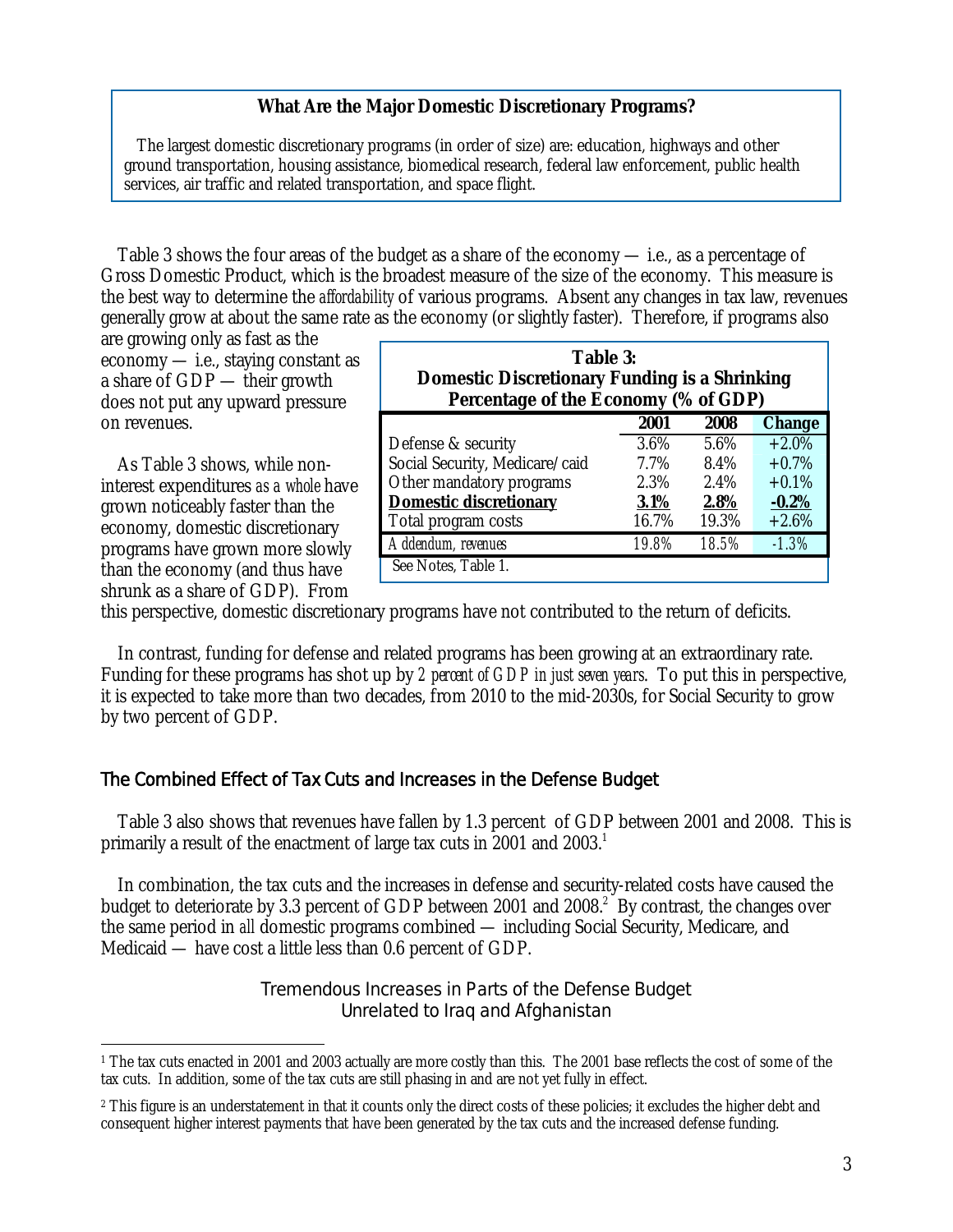It is widely understood that funding for the Iraq and Afghanistan wars, provided through "emergency" and supplemental appropriations, has contributed to the large increase in defense and security spending.<sup>3</sup> What is less well understood is that a large amount of that increase is the result of very rapid growth in *regular* defense funding that is *unrelated* to Iraq, Afghanistan, or what the

Administration terms the "global war on terror." Ongoing and routine funding for the Pentagon has increased remarkably since 2001. Even excluding the costs of the wars in Iraq and Afghanistan and the global war on terror, funding for defense and related programs has grown at an average annual rate of 4.8 percent per year since 2001, after adjusting for inflation substantially faster than the growth in Social Security, Medicare, and Medicaid.<sup>4</sup>

 Indeed, over the period from fiscal year 2001 to fiscal year 2008, defense and other security funding unrelated to Iraq, Afghanistan, and the global war on terror has risen a cumulative 39 percent — or \$170 billion — after adjusting for inflation.



This increase would reach 46 percent, or \$202 billion, by 2009 under the President's budget. (The regular budget for these programs was \$439 billion in 2001, in 2008 dollars. The Administration has requested \$642 billion for 2009.)

### **Conclusion**

 Despite rhetoric to the contrary, domestic discretionary programs have not been growing rapidly. In fact, this is the only part of the budget where costs have been shrinking relative to the economy, which means these programs are not putting upward pressure on revenues.

 By contrast, funding for defense and related areas has been growing far faster than any other part of the budget, much faster in fact than Social Security, Medicare, and Medicaid. Moreover, defense remains the fastest growing area of the budget even if one excludes the costs of the wars in Iraq and Afghanistan and the global war on terror.

 $\overline{a}$ 3 As in Tables 1 through 3, this category includes funding for defense, veterans, homeland security, and international affairs.

<sup>4</sup> Within the "Big Three" entitlement programs, Medicare growth over this period has been the fastest by far, largely because of the enactment of the prescription drug benefit in late 2003. Adjusting for general inflation, Medicare grew an average of 5.9 percent per year, as compared with the 9.1 percent rate for total defense and security funding. In terms of costs rather than growth rates, Medicare grew by 0.56 percent of GDP, regular defense and security funding by 0.62 percent of GDP, and total defense and security funding by 2.02 percent of GDP.